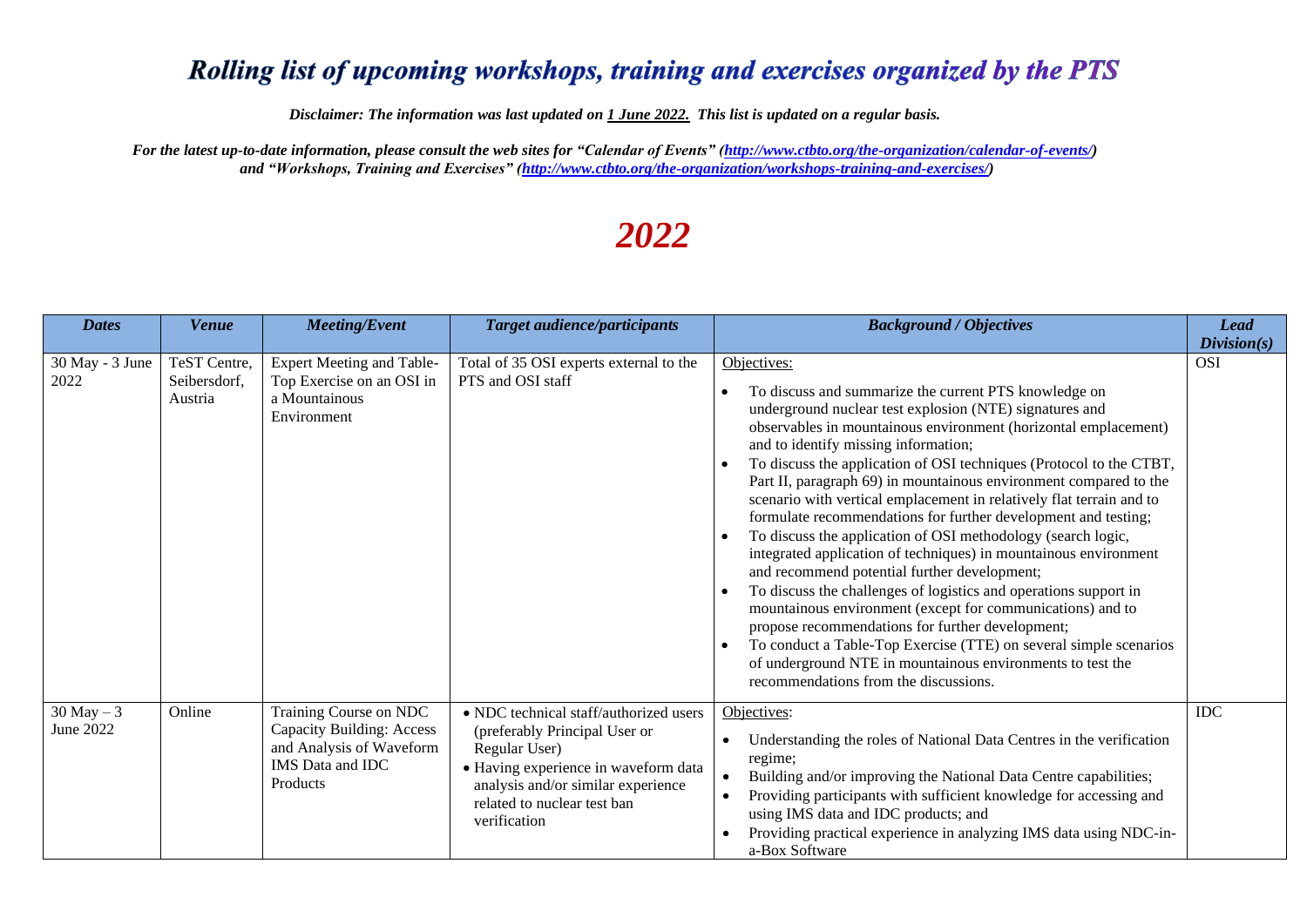| <b>Dates</b>               | <b>Venue</b>            | <b>Meeting/Event</b>                                                                                                                  | <b>Target audience/participants</b>                                                                                                                                                                                                                                                                                                                                                                                     | <b>Background / Objectives</b>                                                                                                                                                                                                                                                                                                                                                                                                                                                 | <b>Lead</b><br>Division(s) |
|----------------------------|-------------------------|---------------------------------------------------------------------------------------------------------------------------------------|-------------------------------------------------------------------------------------------------------------------------------------------------------------------------------------------------------------------------------------------------------------------------------------------------------------------------------------------------------------------------------------------------------------------------|--------------------------------------------------------------------------------------------------------------------------------------------------------------------------------------------------------------------------------------------------------------------------------------------------------------------------------------------------------------------------------------------------------------------------------------------------------------------------------|----------------------------|
| $30$ May $-3$<br>June 2022 | Online                  | Training Course on NDC<br><b>Capacity Building: Access</b><br>and Analysis of Waveform<br>IMS Data and IDC<br>Products                | • Seismologists with an advanced<br>degree who operate or have access to<br>regional and local seismic network<br>data and the means of processing<br>that data to provide accurate phase<br>pick information<br>(Having Linux background and<br>some SQL experience is desirable)                                                                                                                                      |                                                                                                                                                                                                                                                                                                                                                                                                                                                                                | <b>IDC</b>                 |
| $6 - 10$ June<br>2022      | Online                  | <b>Technical Training for</b><br>Public Key Infrastructure<br>(PKI) Operators for IMS<br>Radionuclide and<br><b>Waveform Stations</b> | Nominated PKI Operators for IMS<br>waveform and radionuclide stations.<br>(PKI Operators of IMS stations<br>equipped with equipment different<br>from the equipment specified in the<br>objectives may attend the general part<br>of the training only.)                                                                                                                                                                | Objectives:<br>To provide PKI Operators with basic knowledge and technical<br>understanding on Data Authentication, Data Surety, PKI concepts<br>and terminology.<br>To learn how to generate key pairs, submit certificate requests and<br>$\bullet$<br>retrieve and install certificates for radionuclide stations using RSSI<br>software and for waveform stations using SSI software and Guralp<br>CMG-DM24, Nanometrics Europa-T and Kinemetrics Q330MPlus<br>digitizers. | IDC                        |
| $13 - 17$ June<br>2022     | VIC, Vienna,<br>Austria | NDC Capacity Building:<br><b>Waveform Training</b><br>Course Using SeisComP3                                                          | • Participation is open only to CTBT<br>States Signatories, in particular those<br>participating in the Capacity<br><b>Building Program</b><br>• Technical staff/authorized users<br>involved in the use of IMS data and<br><b>IDC</b> products<br>• NDC staff as the main target group<br>• Experience in waveform data<br>analysis. (Experience with UNIX/<br>Linux operating system and SQL<br>would be beneficial.) | Objectives:<br>To strengthen the capacity of the participation of States Signatories<br>in the verification regime; and<br>To enhance their use of PTS data and products for civil and<br>$\bullet$<br>scientific applications using SeisComP3.                                                                                                                                                                                                                                | <b>IDC</b>                 |
| $13 - 24$ June<br>2022     | Online                  | Training Course on NDC<br>Capacity Building:<br><b>Advanced Training Course</b><br>on Radionuclide<br>Particulates Data Analysis      | • NDC technical staff/authorized users<br>(preferably Principal/Regular User);<br>• Having participated in the previous<br>Radionuclide Training Course on<br>NDC Capacity Building;<br>• Having experience in radionuclide<br>data analysis and/or similar<br>experience related to nuclear test ban<br>verification; and<br>• Having passed the e-Learning course                                                     | Objectives:<br>Understanding the role of National Data Centres (NDC) in the<br>verification regime;<br>Building and improving the NDC capabilities; and<br>Strengthening the analytical skills of NDCs technical staff on access<br>and analysis of IMS radionuclide data.                                                                                                                                                                                                     | <b>IDC</b>                 |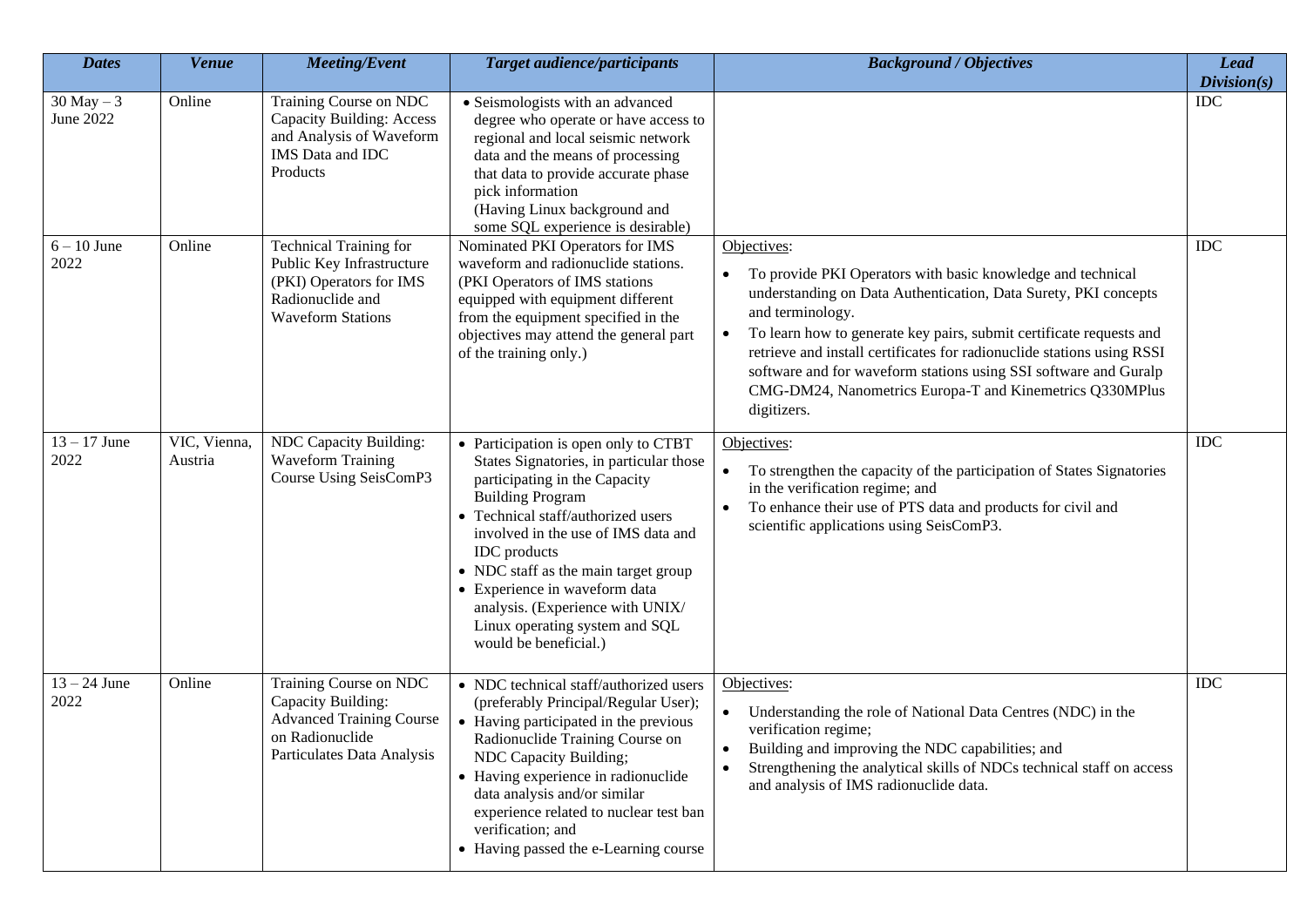| <b>Dates</b>                | Venue                              | <b>Meeting/Event</b>                                                                                                                                                                                                                                                         | <b>Target audience/participants</b>                                                                                                                                                                                                                                                                                                                                                                                                              | <b>Background / Objectives</b>                                                                                                                                                                                                                                                                                                                                                                                                                                                                                                                                                  | <b>Lead</b><br>Division(s) |
|-----------------------------|------------------------------------|------------------------------------------------------------------------------------------------------------------------------------------------------------------------------------------------------------------------------------------------------------------------------|--------------------------------------------------------------------------------------------------------------------------------------------------------------------------------------------------------------------------------------------------------------------------------------------------------------------------------------------------------------------------------------------------------------------------------------------------|---------------------------------------------------------------------------------------------------------------------------------------------------------------------------------------------------------------------------------------------------------------------------------------------------------------------------------------------------------------------------------------------------------------------------------------------------------------------------------------------------------------------------------------------------------------------------------|----------------------------|
| 14 June 2022                | Grand Hotel,<br>Vienna,<br>Austria | Table-Top Exercise (TTE)<br>for the Role of Senior<br>Management during an<br>OSI:<br>Part 1: TTE Conduct<br>("Game-Play" sessions in<br>the morning and afternoon)<br>Part 2: Summary and<br>reception (an open<br>summary session,<br>statements, and formal<br>reception) | Part 1 - Closed: Mainly for Directors of<br>PTS and Task Leaders related to OSI<br>Part 2 – Open: For States Signatories                                                                                                                                                                                                                                                                                                                         | Objectives:<br>Part 1:<br>To practice decision-making processes and work interfaces between<br>$\bullet$<br>the senior management and key roles in the Organization.<br>To familiarize PTS senior management with some OSI-related<br>policies, challenges and dilemmas;<br>To assist in identifying key areas where PTS senior management are<br>crucial to developing the capability to conduct effective OSIs; and<br>Part 2:<br>To demonstrate an Organization-wide commitment to OSI<br>$\bullet$<br>development and generate further support for building OSI capability. | <b>OSI</b>                 |
| $27 - 30$ June<br>2022      | Poissy,<br>France                  | <b>Technical Training for</b><br>Radionuclide Station<br>Operators with SPALAX<br>Equipment                                                                                                                                                                                  | • Station operators who are directly<br>responsible for daily operation and<br>maintenance of SPALAX noble gas<br>monitoring systems at IMS stations.<br>• Station operators involved in the<br>operation and maintenance of the<br>following stations and nominated by<br>the invited States Signatories for<br>participation:<br>CAX16, CAX17, CMX13, DEX33,<br>FRX27, FRX29, FRX30, FRX31,<br>MNX45, PAX50, ARX01, THX65,<br>NEX48 and CNX20. | Objectives:<br>To provide IMS station operators with the required knowledge and<br>technical understanding of SPALAX noble gas monitoring systems, in<br>order to perform operations and maintenance tasks.                                                                                                                                                                                                                                                                                                                                                                     | <b>IDC</b>                 |
| $27$ June $-1$ July<br>2022 | Uppsala,<br>Sweden                 | <b>Technical Training for</b><br>Radionuclide Station<br>Operators with SAUNA<br>Equipment                                                                                                                                                                                   | • Station operators involved in the<br>operation and maintenance of the<br>following stations and nominated by<br>the invited States Signatories:<br>AUX04, AUX09, BRX11, CLX19,<br>CNX22, GBX66, GBX68, JPX38,<br>MRX43, MXX44, NOX49, NZX46,<br><b>SEX63</b>                                                                                                                                                                                   | Objectives:<br>To provide IMS station operators with the required knowledge and<br>technical understanding of SAUNA noble gas monitoring systems, in<br>order to perform operations and maintenance tasks.                                                                                                                                                                                                                                                                                                                                                                      | <b>IDC</b>                 |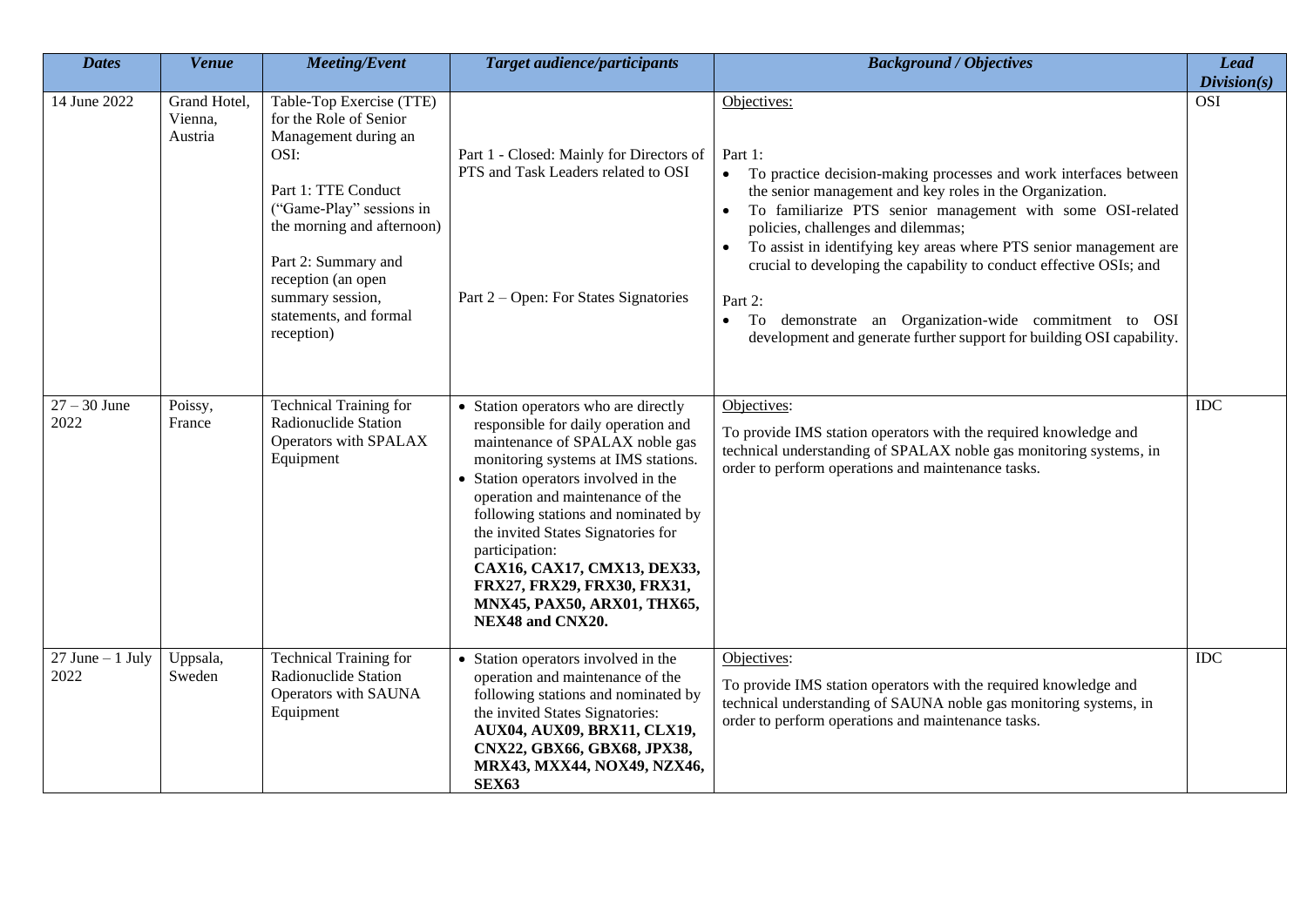| <b>Dates</b>                | <b>Venue</b>       | <b>Meeting/Event</b>                                                                                                            | <b>Target audience/participants</b>                                                                                                                                                                                                                                                                                                                                                                                   | <b>Background / Objectives</b>                                                                                                                                                                                                                                                                                                                                                                                                                                                                                                                                                                                                                                                                     | <b>Lead</b><br>Division(s) |
|-----------------------------|--------------------|---------------------------------------------------------------------------------------------------------------------------------|-----------------------------------------------------------------------------------------------------------------------------------------------------------------------------------------------------------------------------------------------------------------------------------------------------------------------------------------------------------------------------------------------------------------------|----------------------------------------------------------------------------------------------------------------------------------------------------------------------------------------------------------------------------------------------------------------------------------------------------------------------------------------------------------------------------------------------------------------------------------------------------------------------------------------------------------------------------------------------------------------------------------------------------------------------------------------------------------------------------------------------------|----------------------------|
| $27$ June $-1$ July<br>2022 | Uppsala,<br>Sweden | <b>Technical Training for</b><br>Radionuclide Station<br>Operators with SAUNA<br>Equipment                                      | Station operators who are directly<br>responsible for the operation and<br>maintenance of SAUNA noble gas<br>systems at IMS stations (Station<br>operators from other stations using<br>SAUNA equipment, rather than those<br>listed above, may be considered on a<br>space available basis.)<br>(Participants are encouraged to<br>complete the following e-learning<br>modules: EN-MON04, EN-MON06<br>and EN-OSI00) |                                                                                                                                                                                                                                                                                                                                                                                                                                                                                                                                                                                                                                                                                                    | $\overline{IDC}$           |
| $30$ June $-1$ July<br>2022 | Online             | <b>IDC</b> Seismic-<br>Hydroacoustic-Infrasound<br>(SHI) Reengineering<br>Alpha Tester Group (ATG)<br><b>Technical Meetings</b> |                                                                                                                                                                                                                                                                                                                                                                                                                       | Background:<br>The aim of this Alpha Tester Group (ATG) is to enhance the engagement<br>of the NDC community towards the IDC Reengineering project. It<br>allows low-barrier access for State Signatories and NDCs to the current<br>state of the reengineered system. The role of the ATG participants is to<br>validate the results of the system and to provide feedback to the system<br>design and usability.<br>Objectives:<br>• Present the scope of the testing session;<br>• Provide the status of development;<br>• Guide the testers on the discovery of the newly developed features;<br>and<br>• Enable ATG members to run testing scripts and adapt them to<br>different test cases. | <b>IDC</b>                 |
| $6 - 7$ July 2022           | Online             | <b>Technical Meeting on</b><br>Seismic-Hydroacoustic-<br>Infrasound (SHI)<br>Engineering at the IDC                             | Experts responsible for the software<br>development for waveform<br>monitoring at the NDCs.<br>Experts involved in software<br>development for environmental<br>monitoring applications, particularly<br>in waveform methods, including<br>signal processing, user interfaces,<br>and database systems.                                                                                                               | Background:<br>The PTS is currently in Phase 3 of the IDC Re-engineering program,<br>which includes a large-scale effort to improve the SHI processing<br>system. The PTS will modernize the software infrastructure to make the<br>system easier to maintain, and easier to upgrade. Technical meetings are<br>held periodically to provide a forum for experts from States Signatories<br>to review and give feedback on Re-engineering Phase 3 (RP3) progress<br>and plans.<br>Objectives:<br>• To review the current status of work and discuss the project plan,<br>projected milestones and updated deliverables;                                                                            | IDC                        |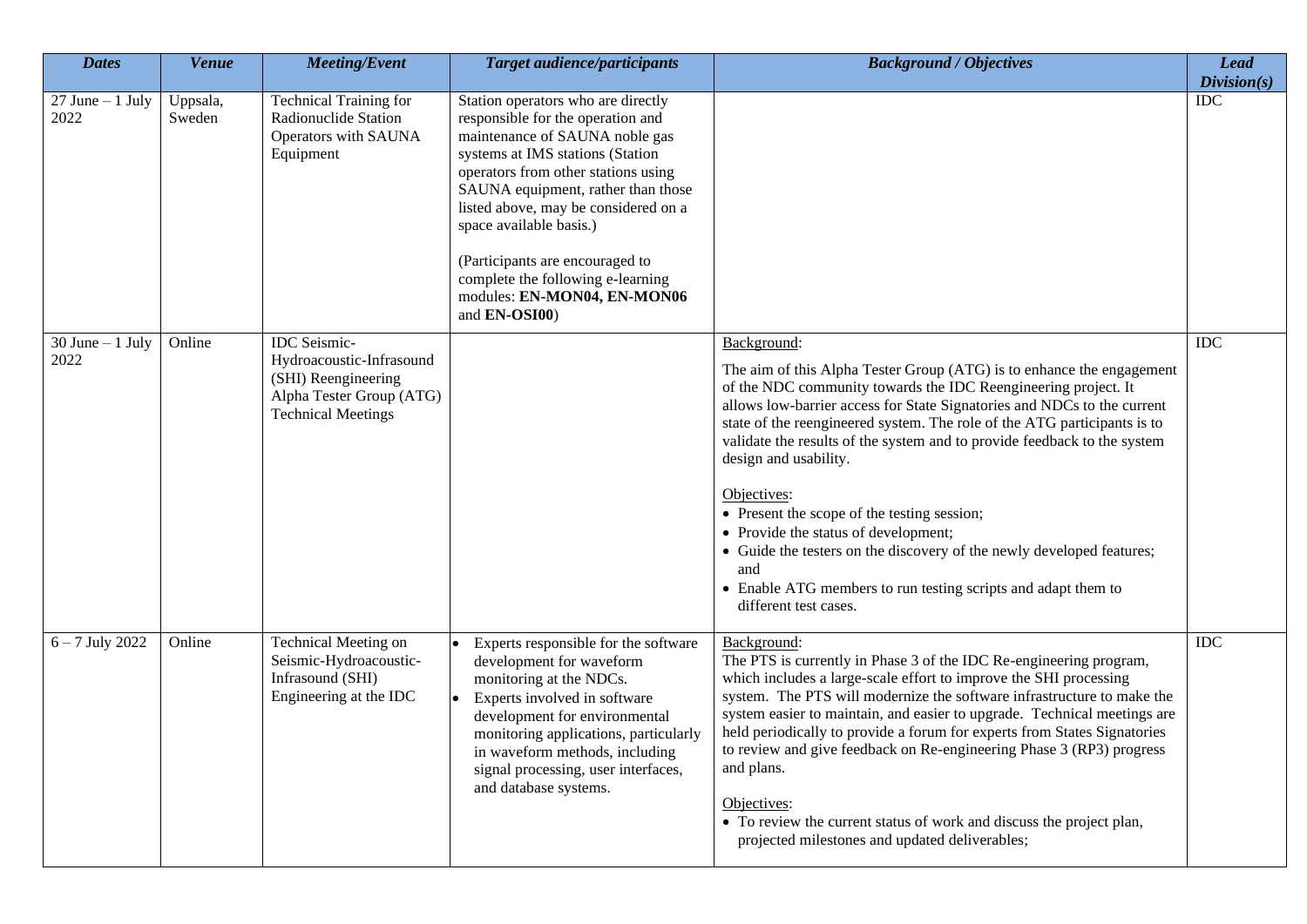| <b>Dates</b>                 | <b>Venue</b>            | <b>Meeting/Event</b>                                                                                                                                                                                          | <b>Target audience/participants</b>                                                                                                                                                                                                                                                                                                                                                                                                                                                                             | <b>Background / Objectives</b>                                                                                                                                                                                                                                                                                                                                                                                                                                                                                                                                                                                                                                                                                                                                                                                                                                                                                                                                                                                                                                                                                                                                                                                                                               | <b>Lead</b><br>Division(s) |
|------------------------------|-------------------------|---------------------------------------------------------------------------------------------------------------------------------------------------------------------------------------------------------------|-----------------------------------------------------------------------------------------------------------------------------------------------------------------------------------------------------------------------------------------------------------------------------------------------------------------------------------------------------------------------------------------------------------------------------------------------------------------------------------------------------------------|--------------------------------------------------------------------------------------------------------------------------------------------------------------------------------------------------------------------------------------------------------------------------------------------------------------------------------------------------------------------------------------------------------------------------------------------------------------------------------------------------------------------------------------------------------------------------------------------------------------------------------------------------------------------------------------------------------------------------------------------------------------------------------------------------------------------------------------------------------------------------------------------------------------------------------------------------------------------------------------------------------------------------------------------------------------------------------------------------------------------------------------------------------------------------------------------------------------------------------------------------------------|----------------------------|
| $6 - 7$ July 2022            | Online                  | <b>Technical Meeting on</b><br>Seismic-Hydroacoustic-<br>Infrasound (SHI)<br>Engineering at the IDC                                                                                                           | • Having in-depth knowledge of at<br>least one aspect of SHI data<br>processing at the IDC.                                                                                                                                                                                                                                                                                                                                                                                                                     | Objectives (continued)<br>• To present the results of work done within the PTS on setting up the<br>testing environment for the Geophysical Monitoring System, and the<br>development of integration plans for additional modules; and<br>• To discuss technical and scientific issues arising from evaluation,<br>integration and deployment of RP3 deliverables.                                                                                                                                                                                                                                                                                                                                                                                                                                                                                                                                                                                                                                                                                                                                                                                                                                                                                           | IDC                        |
| $4 - 8$<br>September<br>2022 | Muscat,<br>Oman         | <b>NDC Capacity Building</b><br>Workshop and Regional<br>Seismic Travel Time<br>(RSTT) in combination<br>with Data Sharing and<br>Integration Training for the<br>Middle East and South<br>Asia (MESA) region | NDC analysts, scientific staff from<br>seismological observatories and/or<br>tsunami warning centres, researchers<br>from academic institutions with<br>seismological background and<br>experience or other experts involved<br>in the use of IMS data and products.<br>Having an advanced degree in<br>seismology and/or geophysics, a good<br>command of English and work<br>experience in areas related to<br>tomography, receiver functions,<br>regional seismic studies and earthquake<br>data processing. | Objectives: NDC Capacity Building Workshop:<br>• To strengthen participants' knowledge of the CTBT and the work of<br>the Commission;<br>• To further build up the national and regional capacities in<br>implementing the Treaty and participating in the verification regime;<br>• To promote the civil and scientific application of verification<br>technologies.<br>Objectives: RSTT and Data Sharing and Integration Training:<br>• To recognize the importance of obtaining better seismic event<br>locations for future tomographic studies;<br>• To understand and learn how the RSTT model can help regional<br>networks achieve mor precise event locations;<br>• To learn how RSTT can be interfaced with current locators used in<br>daily earthquake location procedures;<br>• To demonstrate the importance of Ground-Truth (GT) event locations<br>in defining regional seismic velocity structures and models;<br>• To share data and to develop RSTT in MESA through the acquisition<br>of GT seismic locations;<br>• To integrate local or regional non-IMS data with the NDC-in-a-Box<br>software for event location; and<br>• To stimulate regional cooperation in data exchange through the NDCs<br>and/or regional network operators. | IDC                        |
| $5 - 7$<br>September<br>2022 | VIC, Vienna,<br>Austria | International<br>Hydroacoustics Workshop<br>2022                                                                                                                                                              | All scientists, engineers and other<br>persons involved in hydroacoustics,<br>ocean observatories, acoustic sensor<br>technologies, cabled and autonomous<br>underwater systems and related fields.                                                                                                                                                                                                                                                                                                             | Objectives:<br>To support the CTBTO verification regime by creating a forum for<br>scientific knowledge exchange on the following three main topics:<br>1. Technological advancements in marine engineering pertinent to<br>the sustainability and improvement of the hydroacoustic component<br>of the CTBT's IMS;<br>2. Data analysis and signal processing methods for CTBT<br>verification purposes; and<br>3. 3-D modelling for long-range hydroacoustic signal propagation.                                                                                                                                                                                                                                                                                                                                                                                                                                                                                                                                                                                                                                                                                                                                                                            | IDC                        |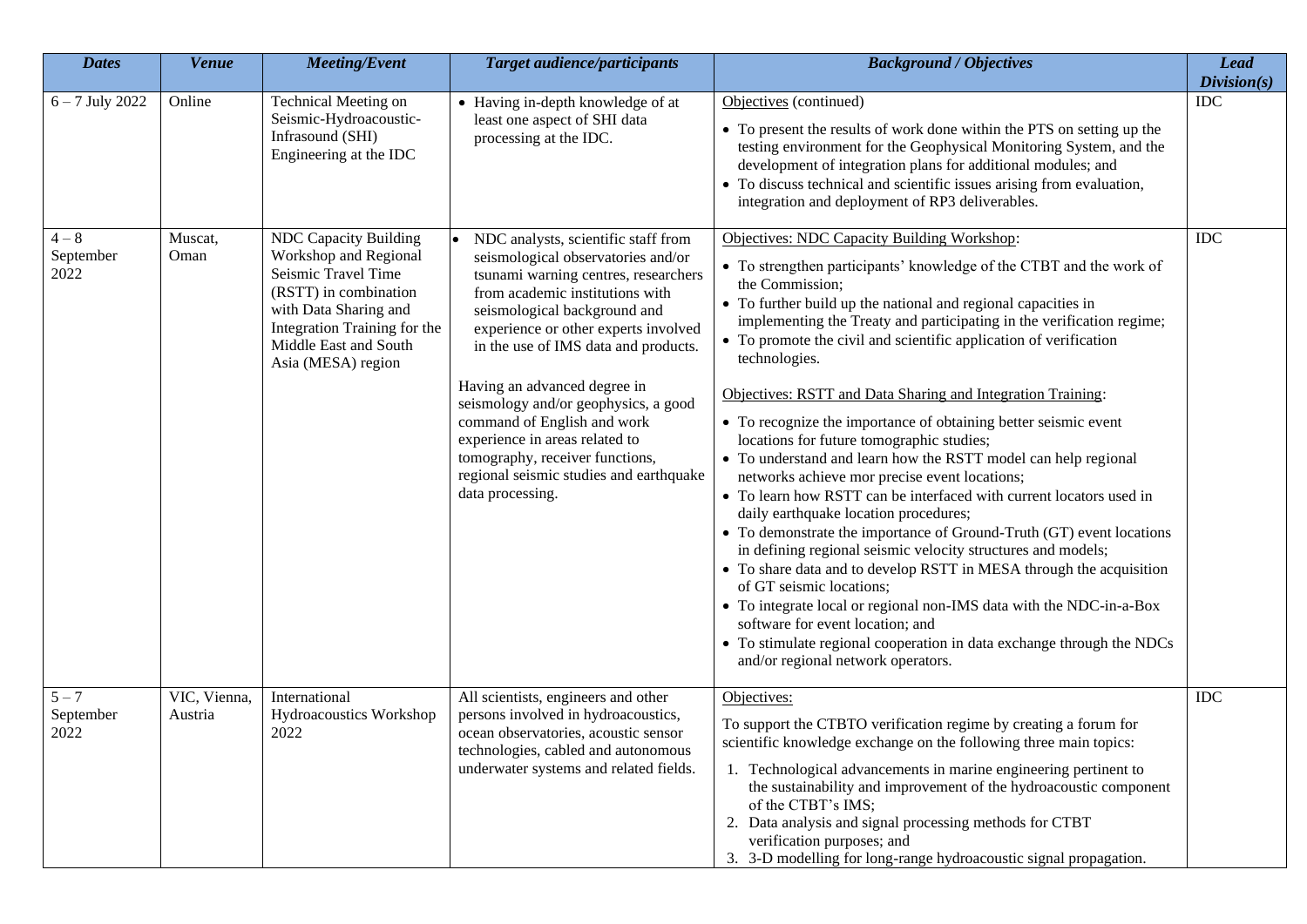| <b>Dates</b>                                                            | <b>Venue</b>                         | <b>Meeting/Event</b>                                                                                            | <b>Target audience/participants</b>                                                                                                                                                                                                                                                                                                                                                                                                                                           | <b>Background / Objectives</b>                                                                                                                                                                                                                                                                                                                                                                                                                                                                                                                                                                          | <b>Lead</b><br>Division(s) |
|-------------------------------------------------------------------------|--------------------------------------|-----------------------------------------------------------------------------------------------------------------|-------------------------------------------------------------------------------------------------------------------------------------------------------------------------------------------------------------------------------------------------------------------------------------------------------------------------------------------------------------------------------------------------------------------------------------------------------------------------------|---------------------------------------------------------------------------------------------------------------------------------------------------------------------------------------------------------------------------------------------------------------------------------------------------------------------------------------------------------------------------------------------------------------------------------------------------------------------------------------------------------------------------------------------------------------------------------------------------------|----------------------------|
| $5-8$<br>September<br>2022                                              | Reykjavik,<br>Iceland                | <b>Technical Training for</b><br>Radionuclide Station<br><b>Operators using Cinderella</b><br>Equipment         | Station operators of IMS<br>radionuclide stations using<br>Cinderella equipment directly<br>concerned with the operation,<br>maintenance and repair of such<br>equipment.<br>Station operators involved in the<br>operation and maintenance of the<br>following stations:<br>RN34 Iceland, RN44 Mexico,<br>RN49 Norway, RN53 Portugal,<br>RN63 Sweden<br>(Participants are encouraged to<br>complete the following e-learning<br>modules: EN-MON04, EN-MON06<br>and EN-OSI04) | Objectives:<br>To enhance and develop station operator's knowledge and skills<br>regarding the operational and maintenance aspects of radionuclide<br>stations using Cinderella system.                                                                                                                                                                                                                                                                                                                                                                                                                 | <b>IDC</b>                 |
| Selected dates<br>from 3 to 21<br>October 2022<br>7-11 November<br>2022 | Online<br>TBD,<br>Vienna,<br>Austria | On-Site Inspection<br>Workshop $-25$ : First<br>Comprehensive Draft List<br>of Equipment for Use<br>during OSIs | Approximately 50 OSI experts external<br>to the PTS                                                                                                                                                                                                                                                                                                                                                                                                                           | Objectives:<br>• To conduct in-depth technical discussions on the basis of the First<br>Comprehensive Draft List of Equipment for Use during OSIs, in<br>order to review and further develop the List; and<br>To identify recommendations for the finalization of the List and its<br>ultimate consideration by WGB.                                                                                                                                                                                                                                                                                    | <b>OSI</b>                 |
| 28 November-<br>2 December<br>2022                                      | TBD,<br>Vienna,<br>Austria           | 7 <sup>th</sup> Workshop on the<br>Operation and<br>Maintenance (O&M) of<br>the IMS                             | Station Operators, local operators,<br>NDC staff, contractors and equipment<br>suppliers involved in the operation and<br>maintenance of the IMS.                                                                                                                                                                                                                                                                                                                             | Objectives:<br>Facilitate interaction between Station Operators and the PTS;<br>Highlight major achievements in the Operation and Maintenance of<br>IMS stations while focusing on the necessary steps to be taken to<br>ensure their long-term sustainment;<br>Focus on the way forward to enhance IMS station data availability,<br>quality and its authentication;<br>Update Station Operators on tools available for monitoring and<br>assessing IMS network performance; and<br>Exchange experience and discuss challenges of network operation<br>and maintenance under unforeseen circumstances. | <b>IDC</b>                 |